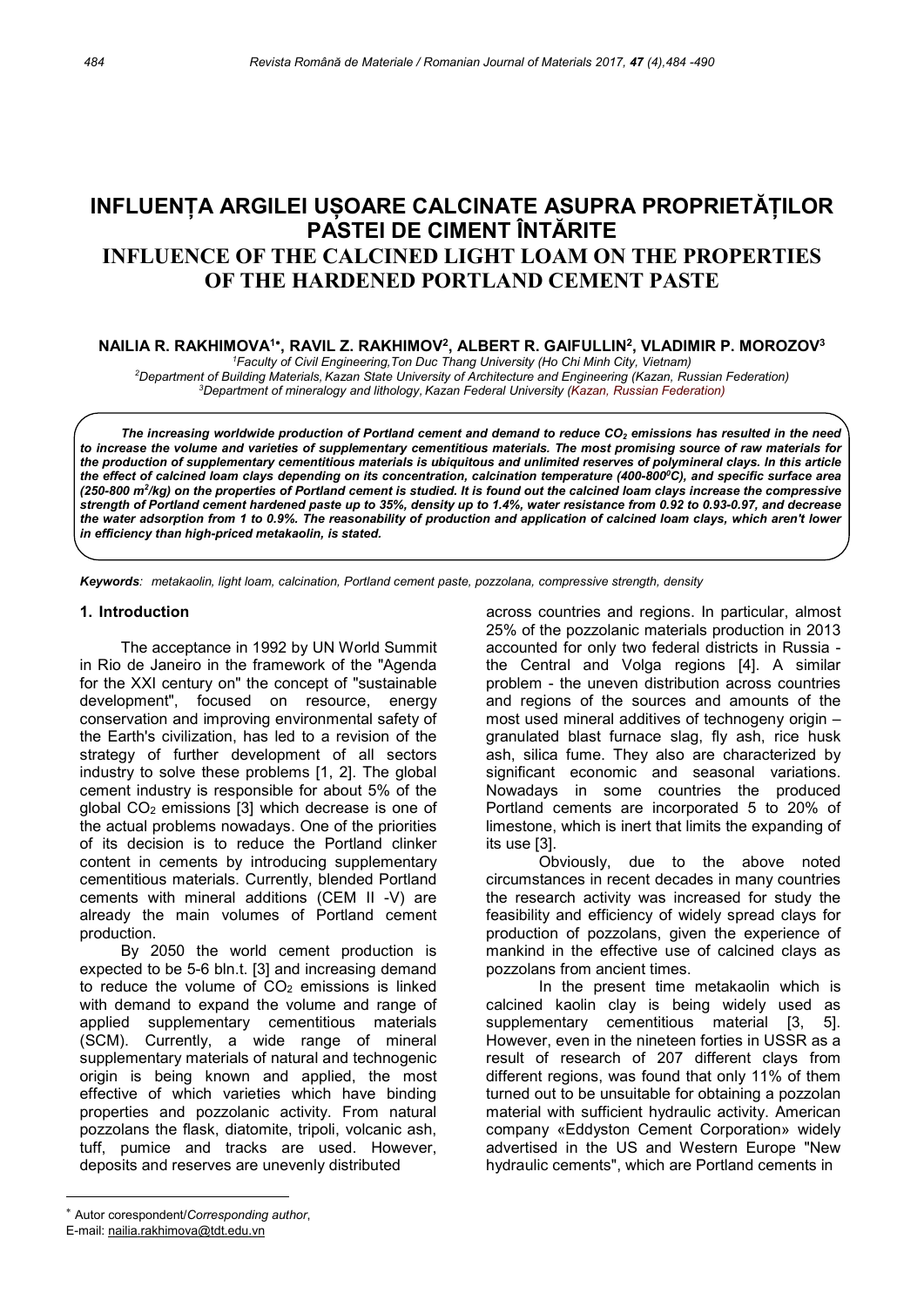which calcined clay is incorporated [6].

Metakaolin and calcined kaolin clays, even though high efficiency confirmed by numerous studies and application experience, can not be produced in sufficient amount as a pozzolanic material for Portland cement due to limited deposits and reserves in many countries and regions, high demand in them in other industries and high cost [7].

On this background, the polymineral clays including various clay minerals, relic minerals, and impurities, represents an unlimited source of raw materials for the production of pozzolans. Such "impure" clays are very widespread and the cement industry will not compete in the expensive fight for kaolin clay with other industries such as the paper or ceramic industries [3].

In this regard, systematic studies of pozzolanic activity and efficiency in the blended binder systems of other than kaolinite calcined minerals [8-15], calcined polymineral natural and man-made formulations based on different clay minerals [16-22], clay with different contents of kaolinite and its complete lack of [23-25], clays with predominant content of one of the clay minerals [26-28] are of high scientific and practical interest.

The 1<sup>st</sup>International Conference on Calcined Clays for Sustainable Concrete which was held in Lausanne (Switzerland) in 2015 proved the relevance of the research regarding the efficiency of pozzolans based on the calcined wide-spread polymineral clays [29].

In this paper the results of research regarding the effect of the calcined and ground light loam on the properties of the Portland cement paste in comparison with the properties of that containing metakaolin are presented.

# 2. Experimental

# 2.1. Materials

The following materials were used as starting materials:

1) Light loam with the following mineral composition (wt. %) (Fig. 1): kaolin-3.25, montmorillonite-5.78, chlorite-1.02, calcite-0.66, quartz-51.70, albite-18.51, mica-3.08, microcline - 8.44, dolomite-7.58.<br>हूर्∃

2) CEM I - Portland cement of 52.5 strength class and the following chemical composition and mineralogical composition (wt. %): CaO-63.0, SiO<sub>2</sub>-20.5, Al<sub>2</sub>O<sub>3</sub>-4.5, SO<sub>3</sub>-3.0; C<sub>3</sub>S-67.0, C<sub>2</sub>S-11.0, C3A-4.0, and C4AF-15.0. The specific surface area  $(S_{sp})$  was 345 m<sup>2</sup>/kg, apparent density was 1000 kg/m<sup>3</sup> , water for normal consistency was 27%, initial setting time, and final setting time of the cement were 2 h 50 min, and 4 h 10 min, respectively.

3) Metakaolin (MK) had the following chemical composition (wt %):  $SiO<sub>2</sub>-86.0-92.0%$  and  $Al<sub>2</sub>O<sub>3</sub>-$ 43.2%. The apparent density,  $S_{sp}$ , and pozzolanic activity of MK were:  $170-200$  kg/m<sup>3</sup>,  $1200$  m<sup>2</sup>/kg and  $>1000$  mgCa(OH) $_2$ /g, respectively.

### 2.2. Methods

The light loam was calcined at 400, 600, and 800 °C and the heating rate was 1.7, 2.5, and 3.3 °С/min, respectively. An exposure time at each temperature of 3 h was used. The calcined light loam was ground to 250, 500, and 800  $\mathrm{m}^2/\mathrm{kg}$ .

XRD data were obtained using a D2 phase X-ray diffractometer in a θ-2θ configuration using the Bragg-Brentano method. The diffractometer used a Cu Kα radiation and operated at 40 kV and 30 mA. Data handling was performed by the DIFFRACplus Evaluation Package with the EVA search/match module. The PDF-2 ICDD database was used.

The powders were dry-blended using a hand mixer at low speed prior to adding the water.

The Portland cement pastes samples with admixtures of calcined light loam were prepared in cubic molds  $(2 \text{ cm} \times 2 \text{ cm} \times 2 \text{ cm})$ . The compressive strengths of the cubes were tested after steam curing. Prior to steam curing, the cubes were stored 24 h at room temperature. It took 4 h to reach the desired temperature, and a dwell time at 90-95<sup>°</sup>C of 6 h was used. The cubes were cooled over a period of 3 h. The average compressive strength for each mixture during each testing stage was calculated by carrying out six measurements.

A reference sample was used for comparison with the samples with MK and calcined light loam admixtures.

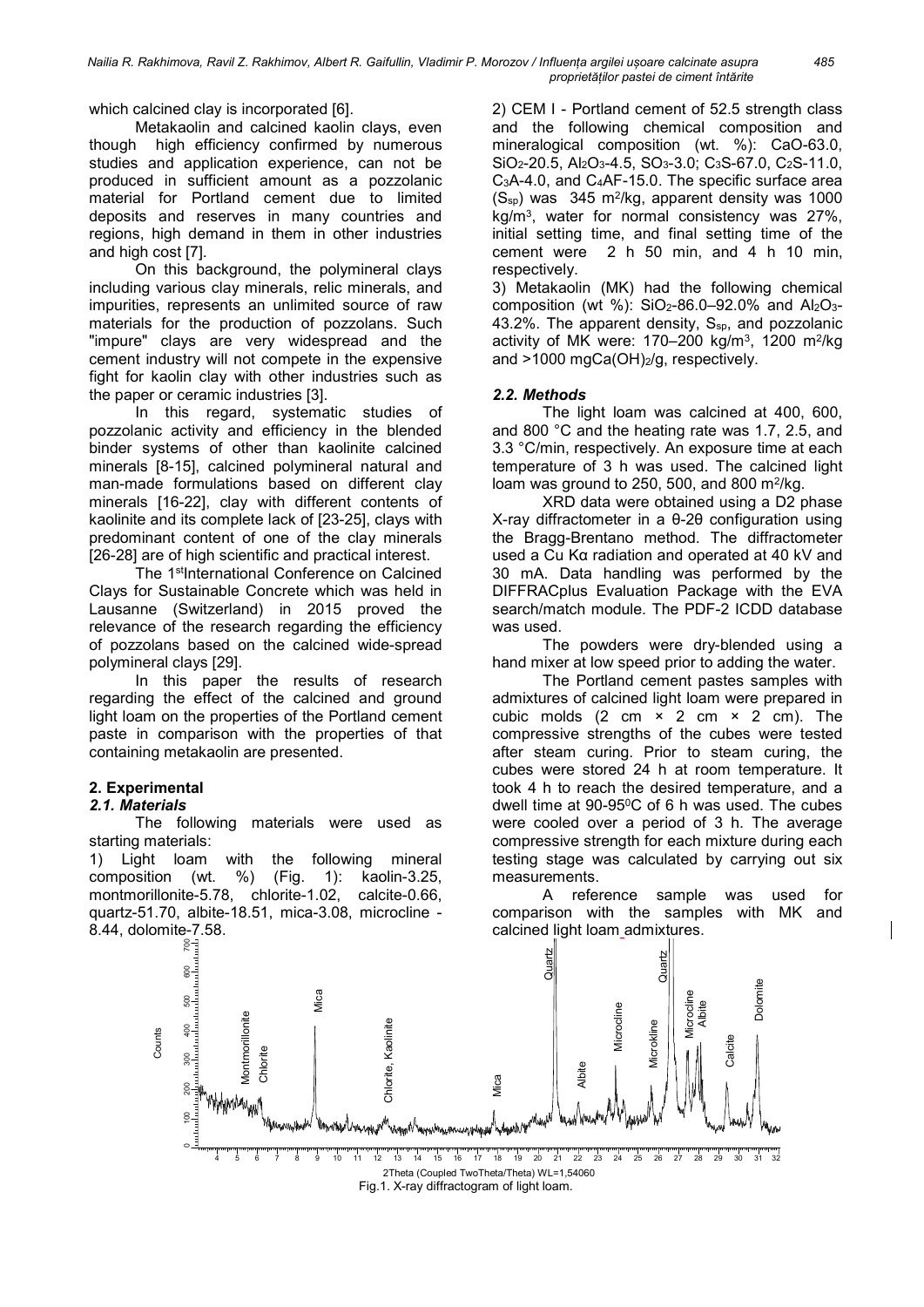#### Table 1

Properties of the Portland cement pastes with calcined light loam depending of calcination temperature and fineness

|                                          |                                        | Properties                                |                           |                                                                                                                                                                                                                                                                                                                                                                                                                                                                                                        |                                 |                     |
|------------------------------------------|----------------------------------------|-------------------------------------------|---------------------------|--------------------------------------------------------------------------------------------------------------------------------------------------------------------------------------------------------------------------------------------------------------------------------------------------------------------------------------------------------------------------------------------------------------------------------------------------------------------------------------------------------|---------------------------------|---------------------|
| Calcination<br>temperature $(^{\circ}C)$ | Specific<br>surface area<br>$(m^2/kg)$ | Water for<br>normal<br>consistenc<br>y(%) | Density<br>$(kg/m^3)/(%)$ | Compressive<br>strength,<br>(MPa)/(%)                                                                                                                                                                                                                                                                                                                                                                                                                                                                  | Water<br>adsorption,<br>$(\% )$ | Water<br>resistance |
| 1                                        | $\overline{2}$                         | 3                                         | 4                         | 5                                                                                                                                                                                                                                                                                                                                                                                                                                                                                                      | 6                               | 7                   |
|                                          |                                        |                                           |                           |                                                                                                                                                                                                                                                                                                                                                                                                                                                                                                        |                                 |                     |
|                                          | 250                                    | 27.0                                      | 2265/-0.2                 | $54.2/-5$                                                                                                                                                                                                                                                                                                                                                                                                                                                                                              | 1.30                            | 0.925               |
| 400                                      | 500                                    | 27.3                                      | $2275/+0.2$               |                                                                                                                                                                                                                                                                                                                                                                                                                                                                                                        | 1.20                            | 0.935               |
|                                          | 800                                    | 27.6                                      | $2283/+0.6$               | 58.2/H2<br>$77.1/+35$<br>1.10<br>$61.5/+7$<br>2.20<br>$67.1/+17$<br>1.10<br>$56.5/-1$<br>1.70<br>$52.3/-9$<br>1.94<br>$50.2/-12$<br>2.00<br>1.24<br>$74.5/+30$<br>$53.2/-7$<br>1.60<br>$57.9/-1$<br>1.20<br>$69.9/+22$<br>0.90<br>$55.5/-3$<br>2.40<br>2.10<br>$58.5/-2$<br>$63.2/+10$<br>1.15<br>2.40<br>$50.0/-13$<br>$53.9/-6$<br>2.20<br>$65.2/+14$<br>2.00<br>49.9/-13<br>1.40<br>1.15<br>$53.2/-7$<br>$68.2/+19$<br>0.90<br>$52.4/-9$<br>2.60<br>$58.5/+2$<br>2.10<br>1.90<br>$65.2/+14$         |                                 | 0.960               |
| 600                                      | 250                                    | 27.2                                      | 2245/-1.1                 |                                                                                                                                                                                                                                                                                                                                                                                                                                                                                                        |                                 | 0.940               |
|                                          | 500                                    | 27.6                                      |                           |                                                                                                                                                                                                                                                                                                                                                                                                                                                                                                        |                                 | 0.970               |
|                                          | 800                                    | 27.9                                      |                           | Admixture of calcined light loam 5%<br>49.5/-14<br>$60.0/+5$<br>$64.5/+13$<br>45.2/-21<br>$55.1/-4$<br>$67.2/+17$<br>$50.0/-13$<br>$51.0/-11$<br>$52.5/-8$                                                                                                                                                                                                                                                                                                                                             |                                 | 0.975               |
|                                          | 250                                    | 27.5                                      |                           |                                                                                                                                                                                                                                                                                                                                                                                                                                                                                                        |                                 | 0.930               |
| 800                                      | 500                                    | 27.8                                      |                           |                                                                                                                                                                                                                                                                                                                                                                                                                                                                                                        |                                 | 0.930               |
|                                          | 800                                    | 28.2                                      |                           |                                                                                                                                                                                                                                                                                                                                                                                                                                                                                                        |                                 | 0.965               |
|                                          |                                        |                                           |                           |                                                                                                                                                                                                                                                                                                                                                                                                                                                                                                        |                                 |                     |
|                                          | 250                                    | 27.3                                      | $2241/-1.3$               |                                                                                                                                                                                                                                                                                                                                                                                                                                                                                                        |                                 | 0.925               |
| 400                                      | 500                                    | 27.6                                      |                           |                                                                                                                                                                                                                                                                                                                                                                                                                                                                                                        |                                 | 0.930               |
|                                          | 800                                    | 27.9                                      |                           |                                                                                                                                                                                                                                                                                                                                                                                                                                                                                                        |                                 | 0.945               |
| 600                                      | 250                                    | 27.4                                      |                           |                                                                                                                                                                                                                                                                                                                                                                                                                                                                                                        |                                 | 0.930               |
|                                          | 500                                    | 27.8                                      |                           |                                                                                                                                                                                                                                                                                                                                                                                                                                                                                                        |                                 | 0.955               |
|                                          | 800                                    | 28.1                                      |                           |                                                                                                                                                                                                                                                                                                                                                                                                                                                                                                        |                                 | 0.945               |
| 800                                      | 250                                    | 27.6                                      |                           |                                                                                                                                                                                                                                                                                                                                                                                                                                                                                                        |                                 | 0.945               |
|                                          | 500                                    | 27.9                                      |                           |                                                                                                                                                                                                                                                                                                                                                                                                                                                                                                        |                                 | 0.930               |
|                                          | 800                                    | 28.4                                      |                           |                                                                                                                                                                                                                                                                                                                                                                                                                                                                                                        |                                 | 0.955               |
| 0.925                                    |                                        |                                           |                           |                                                                                                                                                                                                                                                                                                                                                                                                                                                                                                        |                                 |                     |
| 400                                      | 250<br>500                             | 28.0<br>28.5                              |                           |                                                                                                                                                                                                                                                                                                                                                                                                                                                                                                        |                                 | 0.930               |
|                                          | 800                                    | 28.9                                      |                           | $2281/+0.5$<br>$2271/+0.0$<br>2245/-1.1<br>2235/-1.5<br>$2303/+1.4$<br>Admixture of calcined light loam 10%<br>$2255/+0.7$<br>$2292/+0.9$<br>2235/-1.5<br>2255/-0.7<br>$2272/+0.0$<br>2229/-1.8<br>2212/-2.5<br>$2245/-1.1$<br>Admixture of calcined light loam 15%<br>2110/-7.0<br>2231/-1.7<br>2255/-0.7<br>2200/-3.0<br>2255/-0.7<br>$2272/+0.0$<br>2.25<br>2209/-2.7<br>2230/-1.7<br>1.70<br>2265/-0.2<br>1.50<br>2200/-3.0<br>1.90<br>2211/-2.6<br>1.70<br>2232/-1.7<br>1.20<br>2185/-3.7<br>2.75 |                                 | 0.940               |
|                                          | 250                                    | 28.2                                      |                           |                                                                                                                                                                                                                                                                                                                                                                                                                                                                                                        |                                 | 0.930               |
| 600                                      | 500                                    | 28.5                                      |                           |                                                                                                                                                                                                                                                                                                                                                                                                                                                                                                        |                                 | 0.955               |
|                                          | 800                                    | 28.8                                      |                           |                                                                                                                                                                                                                                                                                                                                                                                                                                                                                                        |                                 | 0.970               |
|                                          | 250                                    | 28.3                                      |                           |                                                                                                                                                                                                                                                                                                                                                                                                                                                                                                        |                                 | 0.935               |
| 800                                      | 500                                    | 28.7                                      |                           |                                                                                                                                                                                                                                                                                                                                                                                                                                                                                                        |                                 | 0.940               |
|                                          | 800                                    | 30.0                                      |                           |                                                                                                                                                                                                                                                                                                                                                                                                                                                                                                        |                                 | 0.950               |
| Admixture of calcined light loam 20%     |                                        |                                           |                           |                                                                                                                                                                                                                                                                                                                                                                                                                                                                                                        |                                 |                     |
|                                          | 250                                    | 28.5                                      |                           |                                                                                                                                                                                                                                                                                                                                                                                                                                                                                                        |                                 | 0.920               |
| 400                                      | 500                                    | 28.9                                      |                           |                                                                                                                                                                                                                                                                                                                                                                                                                                                                                                        |                                 | 0.925               |
|                                          | 800                                    | 29.2                                      |                           |                                                                                                                                                                                                                                                                                                                                                                                                                                                                                                        |                                 | 0.935               |
|                                          | 250                                    | 28.8                                      |                           |                                                                                                                                                                                                                                                                                                                                                                                                                                                                                                        |                                 | 0.925               |
| 600                                      | 500                                    | 29.0                                      | 2231/-1.7                 |                                                                                                                                                                                                                                                                                                                                                                                                                                                                                                        | 2.40                            | 0.930               |
|                                          | 800                                    | 29.4                                      | 2242/-1.2                 |                                                                                                                                                                                                                                                                                                                                                                                                                                                                                                        | 2.10                            | 0.960               |
|                                          | 250                                    | 29.1                                      | 2200/-3.0                 | 45.9/-20                                                                                                                                                                                                                                                                                                                                                                                                                                                                                               | 2.30                            | 0.920               |
| 800                                      | 500                                    | 29.2                                      | 2260/-0.4                 | $58.0/+1$                                                                                                                                                                                                                                                                                                                                                                                                                                                                                              | 1.90                            | 0.930               |
|                                          | 800                                    | 30.2                                      | $2275/+0.2$               | $60.0/+5$                                                                                                                                                                                                                                                                                                                                                                                                                                                                                              | 1.60                            | 0.935               |

The water resistance of the hardened Portland pastes was determined after steam curing as from ratio of the compressive strength of the samples after saturation with water at a temperature 20–22 °C to that of the samples before saturation.

# 3. Results and discussions

## 3.1. Effect of calcined light loam on the physical-mechanical properties of fresh and hardened Portland cement paste

Table 1 shows the results of the measurements of the water for normal consistency,

density, compressive strength, water adsorption, and water resistance of the Portland cement pastes with calcined light loam at different temperatures and ground to different S<sub>sp</sub> values. The mentioned properties for the reference sample were: density =  $2270 \text{ kg/m}^3$ , compressive strength  $= 57.3$  MPa, water adsorption  $= 1.0\%$  and water resistance = 0.92, respectively.

In columns 4 and 5 of Table 1, the numerators represent the density and compressive strength of the hardened Portland cement pastes with calcined light loam admixture and the denominators represent the change in their density (in per cent) with respect to the reference sample. The parameters that were found to be higher for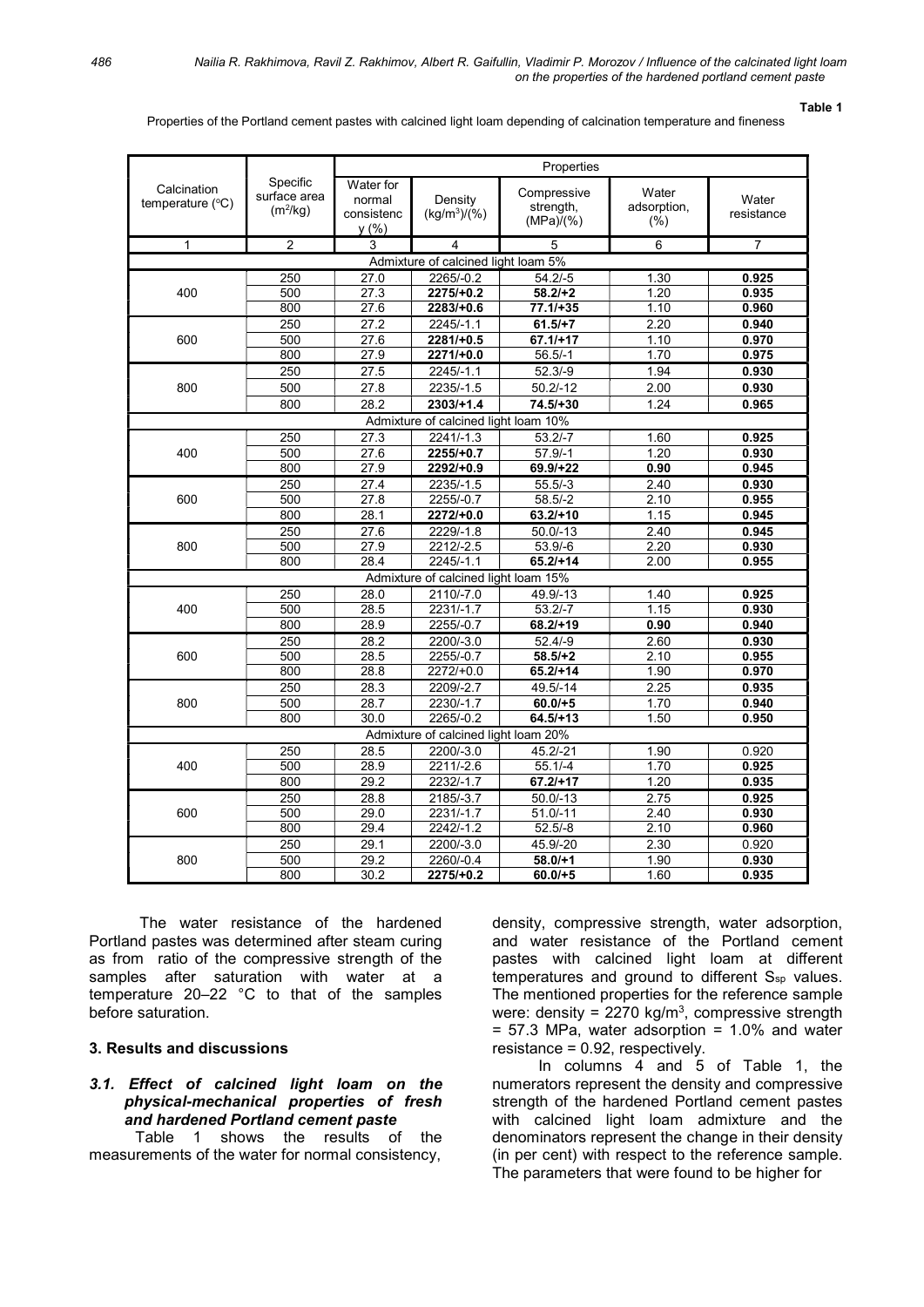the hardened Portland cement paste samples with calcined light loam than for the reference paste are indicated in boldface.

From an analysis of the data shown in Table 1, the following conclusions can be made.

The water for normal consistency of the fresh Portland cement pastes increased from 27 to 27.4–31.2% as the content of loam increased from 5 to 20% , calcination temperature increased from , 400 to 800 °C, and fineness of the calcined light loam, increased from 250 to 800 m<sup>2</sup>/kg, respectively.

Of the 36 varieties of hardened Portland cement paste with different content of light loam calcined at different temperatures and grinding to different  $S_{sp}$ , 27.7% have higher density, 50% have higher compressive strength, up to 94.4% have higher water resistance and 11.1% have lower water absorption compared to reference sample.

The hardened Portland cement pastes with 5 and 10% of light loam calcined at 400 and 800°C and ground at 800 m<sup>2</sup> /kg showed the largest increase of the density (up to 1.4 and 0.9%). The hardened Portland cement pastes with 10-15% of light loam calcined at 400 and ground at 800 m<sup>2</sup>/kg showed the largest increase of the water adsorption. The hardened Portland cement pastes with 5-20% of light loam calcined at 600 and ground at 500 and 800 m<sup>2</sup> /kg showed the largest increase of the water resistance.

The hardened Portland cement pastes with 5-10% of light loam calcined at 400-800°C and ground to 800 m<sup>2</sup> /kg showed the highest increase of the compressive strength (up to 35%). The hardened Portland cement pastes with 15-20% of light loam calcined at certain temperatures and ground at 500-800 m<sup>2</sup> /kg showed the highest increase of the compressive strength (up to 14- 19%).

### 3.2. Comparison of the properties of Portland cement pastes with calcined light loam and MK admixtures

Table 2 highlights the effect of MK admixture on the properties of Portland cement paste. It was found that the Portland cement pastes with 5 and 10% MK showed improved compressive strengths of up to 29.3 and 9.9%, respectively. Incorporation of 5–20% MK increased the water adsorption of the Portland cement pastes. As the MK content increased from 15 to 20%, the compressive strengths and water resistance of the blended cement pastes decreased; however, water resistance was higher than that of the reference sample.

Figure 2 shows the results of the compressive strength measurements of the Portland cement pastes with light loam calcined at 400-800 $\mathrm{^{0}C}$  and ground to 250-800 m<sup>2</sup>/kg in

Table 2

|  |  | Properties of the Portland cement pastes with MK content |  |  |
|--|--|----------------------------------------------------------|--|--|
|--|--|----------------------------------------------------------|--|--|

| The content of<br>MK (%) | Properties                        |                               |                         |                  |  |
|--------------------------|-----------------------------------|-------------------------------|-------------------------|------------------|--|
|                          | Density ( $kg$ )/(m) <sup>3</sup> | Compressive strength<br>(MPa) | Water<br>adsorption (%) | Water resistance |  |
|                          | 2270                              | 57,3                          | 1,00                    | 0,920            |  |
| 5                        | 2298                              | 74,0                          | 1,70                    | 0.925            |  |
| 10                       | 2254                              | 62,9                          | 1,80                    | 0,960            |  |
| 15                       | 2222                              | 52,3                          | 1,95                    | 0,930            |  |
| 20                       | 2221                              | 50,7                          | 3,00                    | 0,920            |  |



Fig.2 - The compressive strength of hardened Portland cement paste incorporated with light loam calcined at 400, 600 and 800°C and ground up to 1 – 250 m<sup>2</sup>/kg, 2 - 500 m<sup>2</sup>/kg, 3 - 800 m<sup>2</sup>/kg in comparison with that of Portland cement paste introduced with MK -5 % (А-А), 10 % (В-В), 15% (С-С) and 20 % (D-D).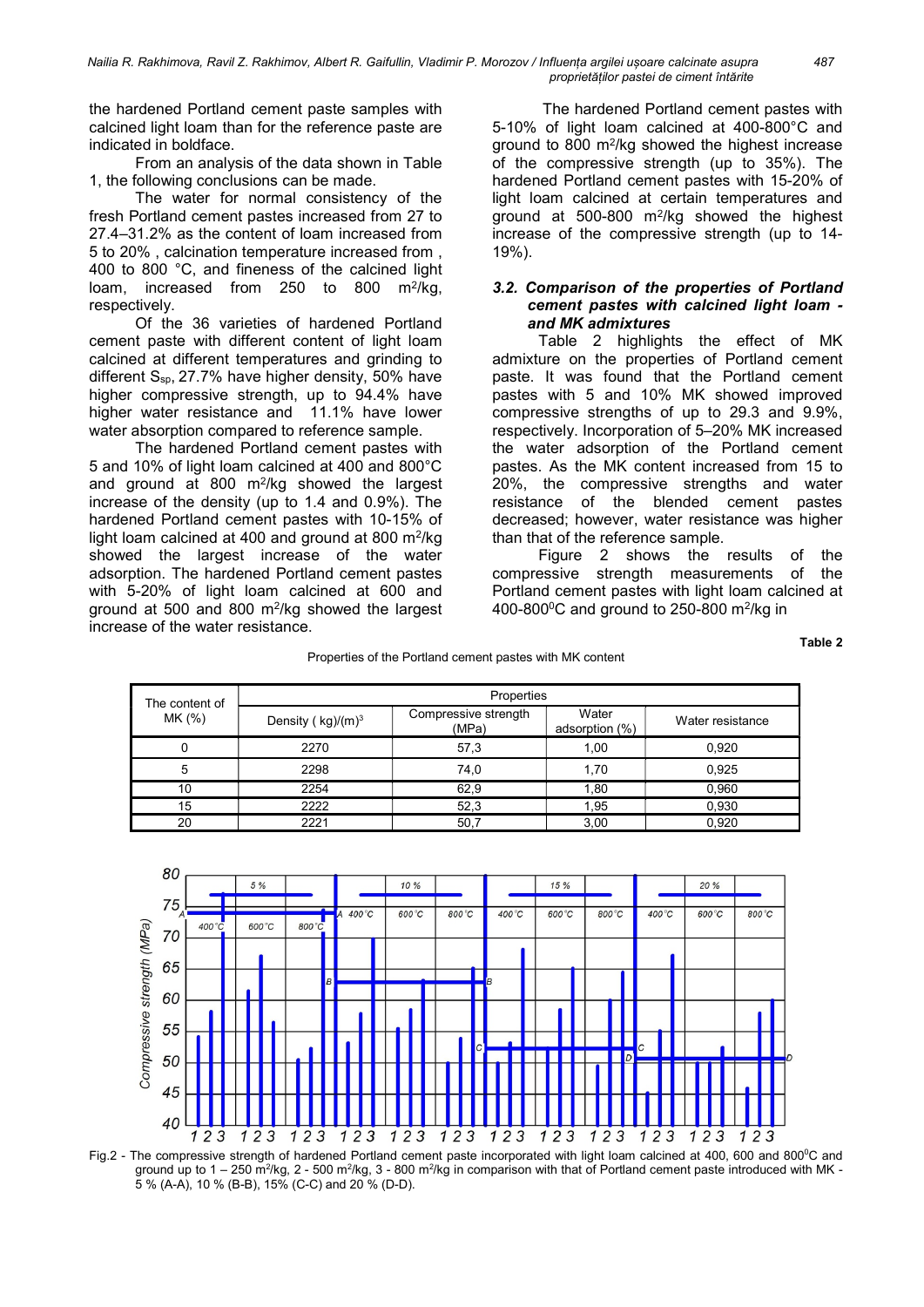### Table 3

The differences in the properties of the Portland cement pastes with MK and calcined light loam depending of admixtures content, calcination temperature and their fineness

| Calcination                          | Specific                    | Properties                           |                         |                  |  |  |
|--------------------------------------|-----------------------------|--------------------------------------|-------------------------|------------------|--|--|
| temperature (°C)                     | surface area,<br>$(m^2/kg)$ | Density,<br>$(kg/m^3)/(%)$           | Water adsorption<br>(%) | Water resistance |  |  |
| 1                                    | $\overline{2}$              | 3                                    | 4                       | 5                |  |  |
|                                      |                             | Admixture of calcined light loam 5%  |                         |                  |  |  |
|                                      | 250                         | $-33/1.40$                           | $-0.40$                 | $+0.00$          |  |  |
| 400                                  | 500                         | $-23/1.00$                           | $-0.60$                 | $+0.10$          |  |  |
|                                      | 800                         | $-15/0.60$                           | $-0.60$                 | $+0.35$          |  |  |
|                                      | 250                         | $-27/1.20$                           | $+0.40$                 | $+0.15$          |  |  |
| 600                                  | 500                         | $-17/0.70$                           | $+0.50$                 | $+0.45$          |  |  |
|                                      | 800                         | $-53/2.30$                           | $+0.60$                 | $+0.10$          |  |  |
|                                      | 250                         | $-53/2.30$                           | $+0.70$                 | $+0.05$          |  |  |
| 800                                  | 500                         | $-63/2.70$                           | $+0.30$                 | $+0.05$          |  |  |
|                                      | 800                         | $-45/1.90$                           | $-0.20$                 | $+0.40$          |  |  |
|                                      |                             | Admixture of calcined light loam 10% |                         |                  |  |  |
|                                      | 250                         | $+7/0.30$                            | $-0.20$                 | $-0.35$          |  |  |
| 400                                  | 500                         | $+21/0.90$                           | $-0.60$                 | $-0.30$          |  |  |
|                                      | 800                         | $+38/1.70$                           | $-0.90$                 | $-0.15$          |  |  |
|                                      | 250                         | $+1/0.04$                            | $+0.60$                 | $-0.30$          |  |  |
| 600                                  | 500                         | $+38/1.70$                           | $+0.30$                 | $-0.05$          |  |  |
|                                      | 800                         | $+21/0.90$                           | $-0.70$                 | $-0.15$          |  |  |
|                                      | 250                         | $-22/0.90$                           | $+0.60$                 | $-0.15$          |  |  |
| 800                                  | 500                         | $-5/0.20$                            | $+0.40$                 | $-0.30$          |  |  |
|                                      | 800                         | $+11/0.50$                           | $+0.20$                 | $-0.10$          |  |  |
|                                      |                             | Admixture of calcined light loam 15% |                         |                  |  |  |
|                                      | 250                         | $-23/1.00$                           | $-0.55$                 | $-0.05$          |  |  |
| 400                                  | 500                         | $-3/0.15$                            | $-0.85$                 | $+0.00$          |  |  |
|                                      | 800                         | $+21/0.90$                           | $-1.05$                 | $+0.10$          |  |  |
| 600                                  | 250                         | $-34/1.50$                           | $+0.65$                 | $+0.00$          |  |  |
|                                      | 500                         | $-12/0.50$                           | $+0.11$                 | $+0.25$          |  |  |
|                                      | 800                         | $+48/1.70$                           | $-0.05$                 | $+0.40$          |  |  |
| 800                                  | 250                         | $-25/1.10$                           | $+0.25$                 | $+0.05$          |  |  |
|                                      | 500                         | $-34/1.50$                           | $+0.15$                 | $+0.10$          |  |  |
|                                      | 800                         | $+1/0.04$                            | $-0.05$                 | $+0.20$          |  |  |
| Admixture of calcined light loam 20% |                             |                                      |                         |                  |  |  |
| 400                                  | 250                         | $-21/0.90$                           | $-1.10$                 | $-0.15$          |  |  |
|                                      | 500                         | $-10/0.40$                           | $-1.30$                 | $-0.10$          |  |  |
|                                      | 800                         | $+11/0.50$                           | $-1.80$                 | $+0.08$          |  |  |
|                                      | 250                         | $-36/1.60$                           | $-0.40$                 | $-0.10$          |  |  |
| 600                                  | 500                         | $-9/0.40$                            | $-0.60$                 | $-0.05$          |  |  |
|                                      | 800                         | $+11/0.50$                           | $-0.90$                 | $+0.25$          |  |  |
|                                      | 250                         | $-21/0.90$                           | $-0.40$                 | $-0.15$          |  |  |
| 800                                  | 500                         | $-6/0.30$                            | $-0.50$                 | $-0.05$          |  |  |
|                                      | 800                         | $+14/0.60$                           | $-0.70$                 | $+0.00$          |  |  |

comparison with samples containing MK in the quantities 5-20%. Table 3 compares the properties of the hardened Portland cement pastes with calcined light loam and MK admixtures at the content 5-20%.

In the column 3 of Table 3 the numerator and denominators on columns 3 and 4 show the differences in the properties in natural value and per cent, respectively. The positive values represent the increase of property of the hardened Portland cement paste with calcined light loam related to that of the paste with MK.

From the data shown in Table 3, the following conclusions can be made. Of the 36 hardened Portland cement paste samples obtained

by mixing of Portland cement with different amounts of light loam calcined at different temperatures and ground to different  $S_{sp}$  values, 36.1% showed a higher density, 44.4% higher compressive strength, 44.4% higher water resistance and 63.9% higher water adsorption than the Portland cement pastes with the same content of MK.

The Portland cement paste with 5% MK showed a higher compressive strength than those with 5% of calcined light loam. Only 5% of light loam calcined at 400 and 800°C and ground to 800 m<sup>2</sup> /kg slightly increased the compressive strength of hardened blended Portland cement paste than that with the same amount of MK.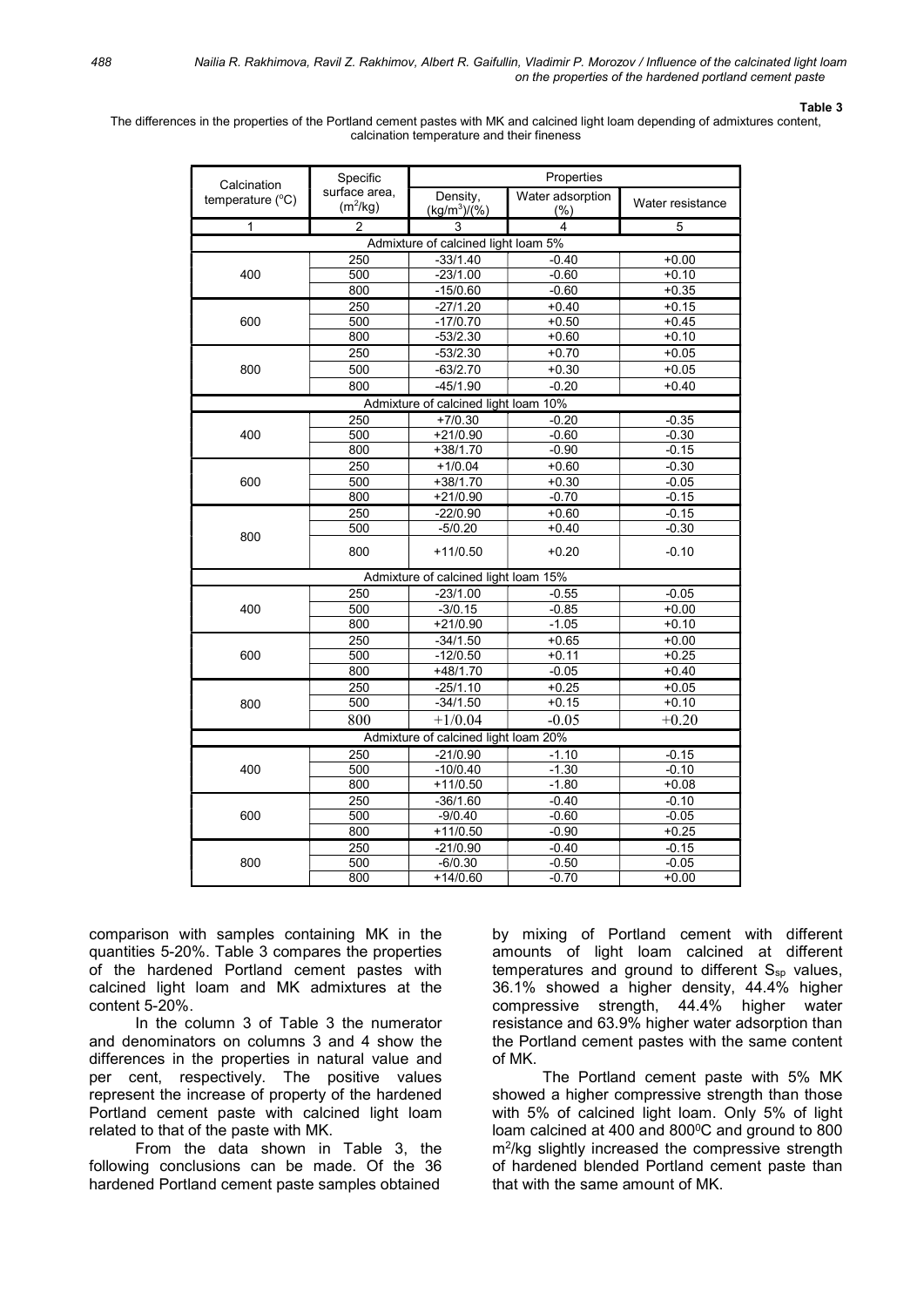Nailia R. Rakhimova, Ravil Z. Rakhimov, Albert R. Gaifullin, Vladimir P. Morozov / Influența argilei ușoare calcinate asupra 489 proprietăților pastei de ciment întărite



Fig.4 - X-ray diffractogram of hardened Portland cement paste with 15% of light loam calcined at 400°C

However, the increase of the calcined light loam content up to 10-20% is more effective than the same admixture of MK in terms of the compressive strength improvement of the hardened Portland cement paste. For example, the compressive strength of hardened Portland cement paste mixed with 15-20% of loam admixture calcined at 400 $\mathrm{^0C}$  and ground to 800 m<sup>2</sup>/kg is higher up to 30-33% than that of the sample with the same content on of MK. Revealed improvement of compressive strength with calcined light loam admixture at Portland cement in comparison with those with MK is caused not only by pozzolanic activity of calcined light loam but by its filling effect [30] and physical activity also [31].

#### 3.3. Influence of the calcined light loam on the mineral composition of hardened Portland cement paste

As can be concluded from the Tables 1 and 2 the hardened Portland cement pastes incorporating l5% of light loam calcined at 400°C and ground to 800 m<sup>2</sup> /kg showed better compressive strength and lower water absorption than that with 15% of MK. Figures. 3 and 4 show the X-ray diffractograms of the reference hardened Portland cement paste and hardened Portland cement paste containing mentioned calcined light loam, respectively.

A comparison of the X-ray patterns presented in Figures 3 and 4 shows that mineral composition of Portland cement paste and that with clacined light loam are slightly differ in intensity of peaks and presence of calcite. The difference in the intensity of the XRD peaks of these samples indicates the qualitative changes in the mineral content of these samples. This change explains to some extent the changes in the properties of the pastes with calcined light loam.

Along with the properties, the formation process of the blended Portland cement pastes was also influenced by the formation of calcium carboaluminate hydrate and probably by the formation of solid solutions of calcium carboaluminate hydrates and calcium hydroxoaluminate .Ca(ОН)<sup>2</sup> .11Н2О) [32].